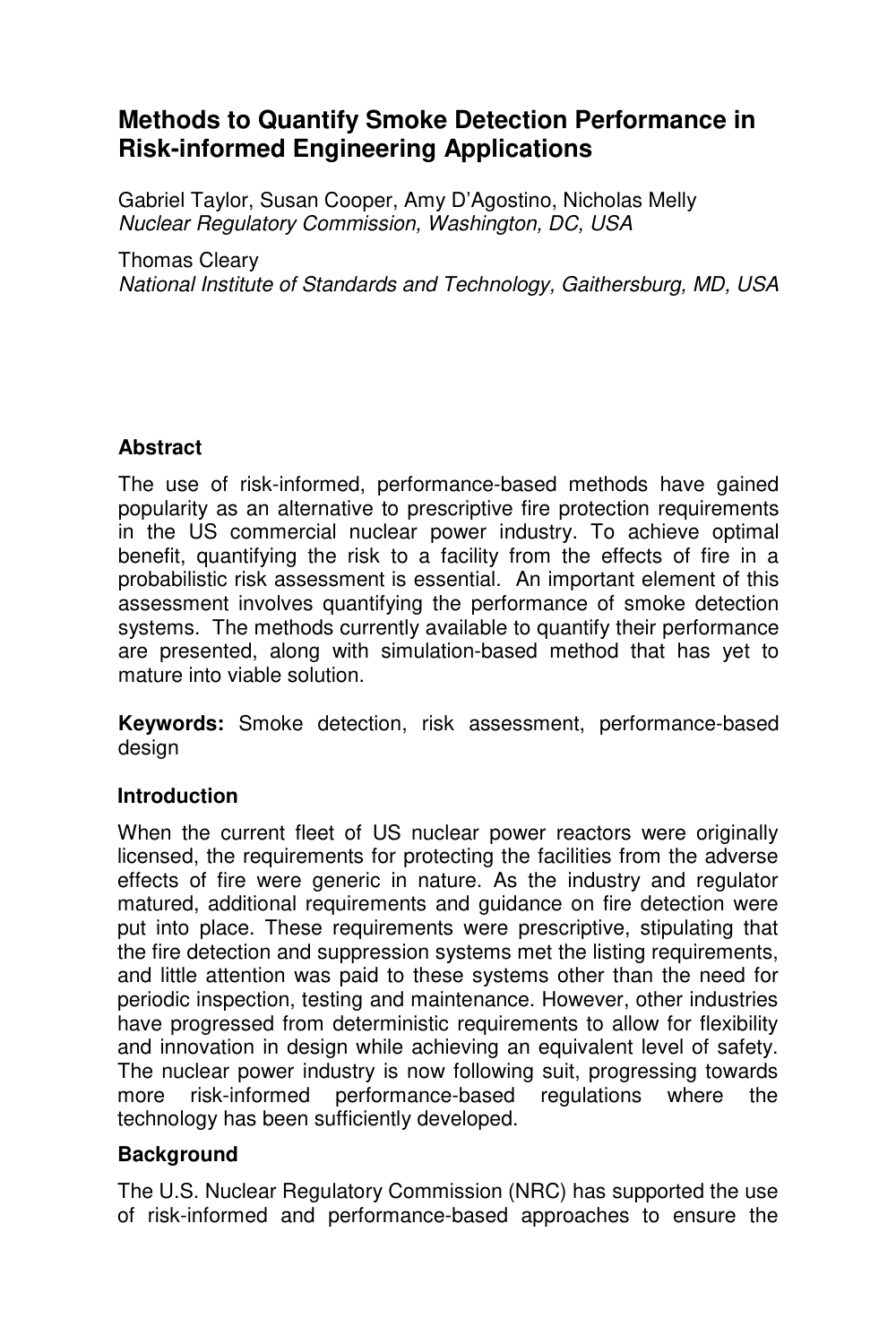safety of US nuclear facilities since a 1995 policy statement on regulatory use of probabilistic risk assessment (PRA). In 2004, regulations were amended to expand this technology into the area of fire protection. Since then, approximately one-half of the commercial nuclear fleet have pursued this voluntary initiative which has helped to identify plant fire vulnerabilities and make change to the facility to minimize those risks. Although not a requirement, the development of a comprehensive fire PRA is an essential tool to support full benefit of the amended regulation. Reference 1 is the principle document used for performing a fire PRA, including the fundamental approach for quantifying fire detection and suppression performance. Since its issuance in 2005, numerous studies have been conducted to refine the methodology and reduce uncertainties [2,3]. The most recent of these studies focused on quantifying the ability of a smoke detection system to detect during the incipient stage of a fire [4]. This paper provides a summary of existing, recently developed and a conceptual approach to quantify smoke detection and fire suppression for use in risk assessment.

### **Risk Quantification Model**

Overall, PRA focuses on risk, defined with a "risk triplet": 1) what can go wrong (e.g., a fire occurs), 2) how likely is it (e.g., frequency), and 3) what are the consequences of the event? Fire PRA, in its simplest form is a timing analysis between: 1) the time to damage of equipment whose function is necessary for plant safety, and 2) the time to suppress a fire. Fig.1 presents a conceptual illustration of this timing race between fire damage or exceedance of a critical threshold, and fire suppression. When the time to suppression is less than the time to damage, plant safety is maintained. However, the use of point estimates does not accurately reflect the uncertainty of these timing estimates (represented as bi-directional arrows in Fig. 1). As such, a simple numerical solution to assessing fire risk has been difficult to develop. As a result, numerous fire analysis tools, data and assumptions have been used to quantify plant risk, all of which include their own uncertainties.

Numerically, the calculation of risk is based on the frequency of a fire occurring, multiplied by numerous conditional probabilities that are scenario specific. The conditional probabilities include the likelihood of a fire damaging targets of interest, and the probability that the fire will not be suppressed prior to equipment damage. The complete numerical computation represents the total plant frequency of experiencing damage to the reactor core, commonly referred to as core damage frequency (CDF), from fire initiators. The total CDF is the sum of the CDF contributions from individual fire-initiated scenarios. A single plant may have over 1,000 scenarios.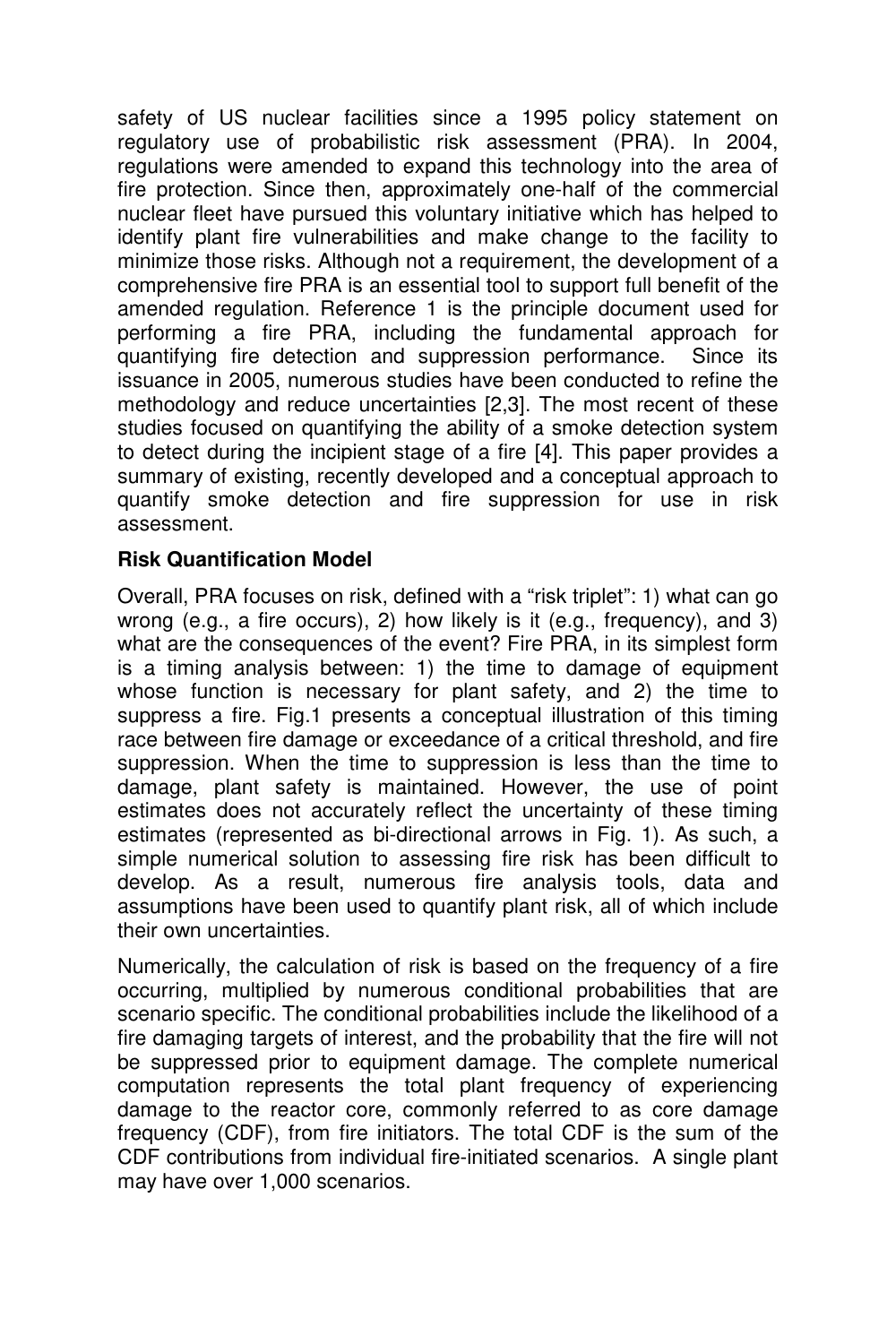The CDF contribution from an individual fire scenario can be divided into three principal components [5].

- 1. frequency of the fire scenario
- 2. conditional probability of fire-induced damage to critical equipment given the fire
- 3. conditional probability of core damage given the specific equipment damage



Fig. 1. Illustration of timing between fire progression (top) and human response to conventional smoke detection alarm (bottom).

Mathematically, the total CDF is characterized as:

$$
CDF = \sum_{i} CDF_i = \sum_{i} \lambda_i \big[ \sum_{j} p_{ed,j|i} \big( \sum_{k} p_{CD,k|i,j} \big) \big]
$$
 Eq. 1

Where  $\lambda_i$ , is the frequency of fire scenario i,  $P_{ed,ji}$ , is the conditional probability probability of damage to critical equipment set ("target set") j given the occurrence of fire scenario i, and  $P_{CD, k|i,i}$ , is the conditional probability of core damage caused by plant response scenario k given fire scenario i and damage target set j.

The probability of equipment damage is decomposed into two parts:

$$
P_{ed,j|i} = SF_{j|i} \times P_{ns,j|i}
$$
 Eq. 2

Where  $SF_{\text{di}}$ , is the severity factor for damage to target set *j* given fire source i, and  $P_{ns,ji}$ , is the probability of non-suppression before damage to target set j given fire scenario i.

The severity factor (SF) reflects the fraction of fires that damage the critical equipment in the fire scenario. This fraction is based on the plants physical configuration and fire modelling results. The nonsuppression probability  $(P_{ns})$  represents the probabilistic outcome of the fire damage versus fire suppression race given a fire that has the potential to damage critical equipment. It is this term that smoke detection and suppression system performance is quantified.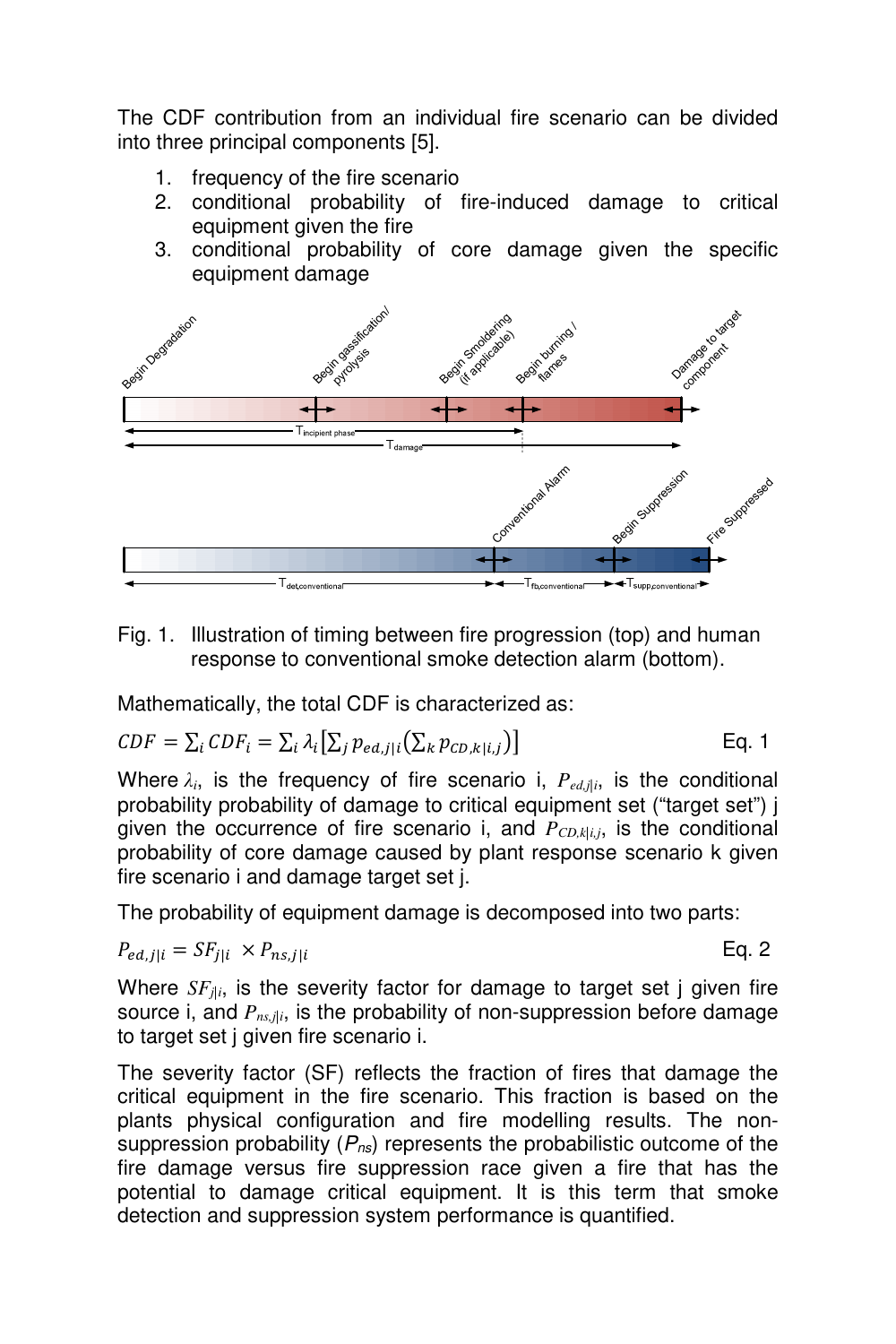### **Approaches to quantify smoke detection performance**

Smoke detection systems provide the signals and notification to initiate either automatic or manual fire suppression. Automatic fire suppression systems provide a valuable and reliable fire protection feature. However, these systems are not installed in all areas. Additionally, many fires observed in nuclear facilities do not develop and grow as postulated in performance-based methods (t-squared). As a result, actuation of automatic fire suppression systems is an uncommon event because manual suppression commonly occurs prior to actuation of automatic systems. Therefore, it is important to quantify the performance of on-site fire brigade response to ensure that the risk assessment is not overly conservative.

#### Numerical approach

Event trees are common decision tools used in reliability engineering and other fields to model a discrete number of events that occur in a specific sequence to achieve a desired outcome [6]. In the smoke detection and fire suppression context, a fire represents the initiating event, followed by automatic detection and suppression, and manual detection, fixed suppression and fire brigade suppression. An event tree structure for detection and suppression is shown in Fig. 2. At each branch point, the upper branch represents success of the event, while the down branch represents failure. A point estimate is used to represent the likelihood of failure and its complement, success, for each event. The end states shown on the right-hand side represent a sequence of events that results in: 1) a success, such as a fire suppressed (represented as OK), or 2) a failure, such as fire not suppressed (represented as NS). The numerical estimate for each end state is tabulated by multiplying the point estimates along the individual paths. The summation of all failure end states (i.e., D, H, I) represents the conditional probability of failing to suppress a fire prior to equipment damage. Typically, event trees are used to evaluate different end states (e.g., fire causes damage to 1. initiating component, 2. secondary targets, 3. room, etc.) and can be used to calculate the risk reduction provided by any detection or suppression system.

The performance of automatic systems is based on system reliability and availability estimates. Currently, the following point estimates are used to represent the failure of the system (down branch): wet pipe sprinkler – 0.02; preaction sprinkler – 0.05; deluge sprinkler – 0.05; carbon dioxide  $(CO2) - 0.04$ ; and Halon  $- 0.05$  [1]. The availability and unreliability of smoke detectors were not readily available when this guidance was developed, and as such, the Halon estimate of 0.05 is suggested to be a bounding estimate of smoke detector unreliability since most halon systems rely on smoke detector(s) activation [1].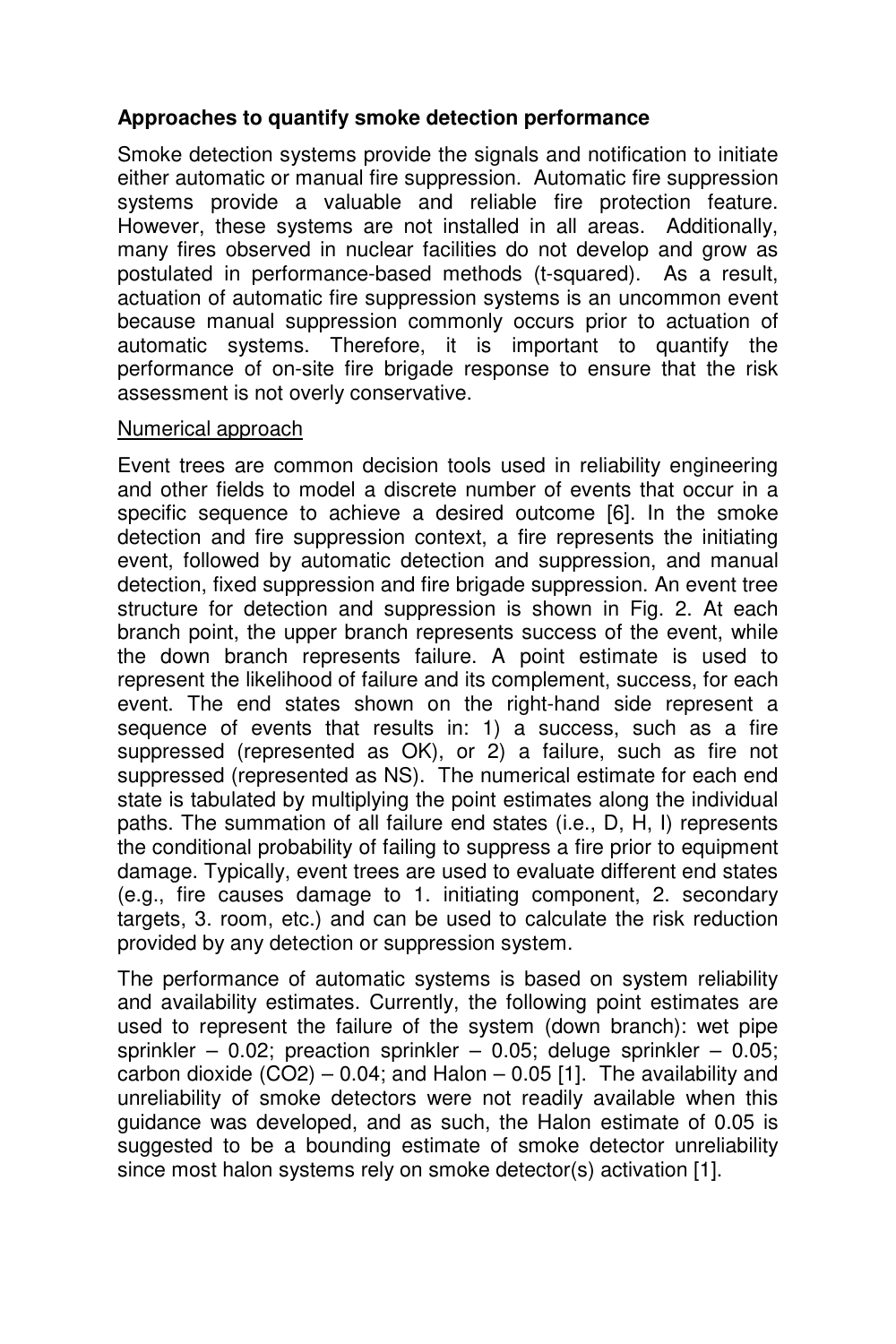

Fig. 2. Detection Suppression Event Tree.

To quantify manual fire brigade suppression, one common approach involves developing a probabilistic distribution based on actual plant personnel response time to suppress a fire. Multiple curves are developed for various fire hazards. Then, performance-based methods (e.g., fire modelling) are used to determine when fire detection system alarm, and when equipment important to plant safety is damaged. The difference between these two times is then used with the nonsuppression probabilistic distributions to estimate the likelihood that the fire will not be suppressed prior to damage. Under this approach, the probability of non-suppression is calculated as an exponential complementary cumulative distribution function (i.e., survivor function), as:

 $P_{ns} = Pr(T > t) = e^{-\lambda t}$  Eq. 3

Where  $\lambda$ , is the rate parameter (inverse of average suppression time from operating experience), and t, is the time available for response ('time to damage' minus 'time to detection').

Several non-suppression curves are presented in Fig. 3 [3]. The figure shows that as more time is available for fire brigade response, the lower the probability of not suppressing the fire prior to damaging some critical component or system (i.e., the likelihood of successful fire suppression increases). This non-suppression probability estimate along with the unreliability and unavailability of the detection system are used to estimate the risk reduction of the detection system and personnel response.

Based on the design fires used in fire models, the time to detection is typically less than 2 minutes. As such, if more effective detection is used, then there is earlier fire detection, increasing the time available for manual response and, thereby, reducing risk. The NRC and the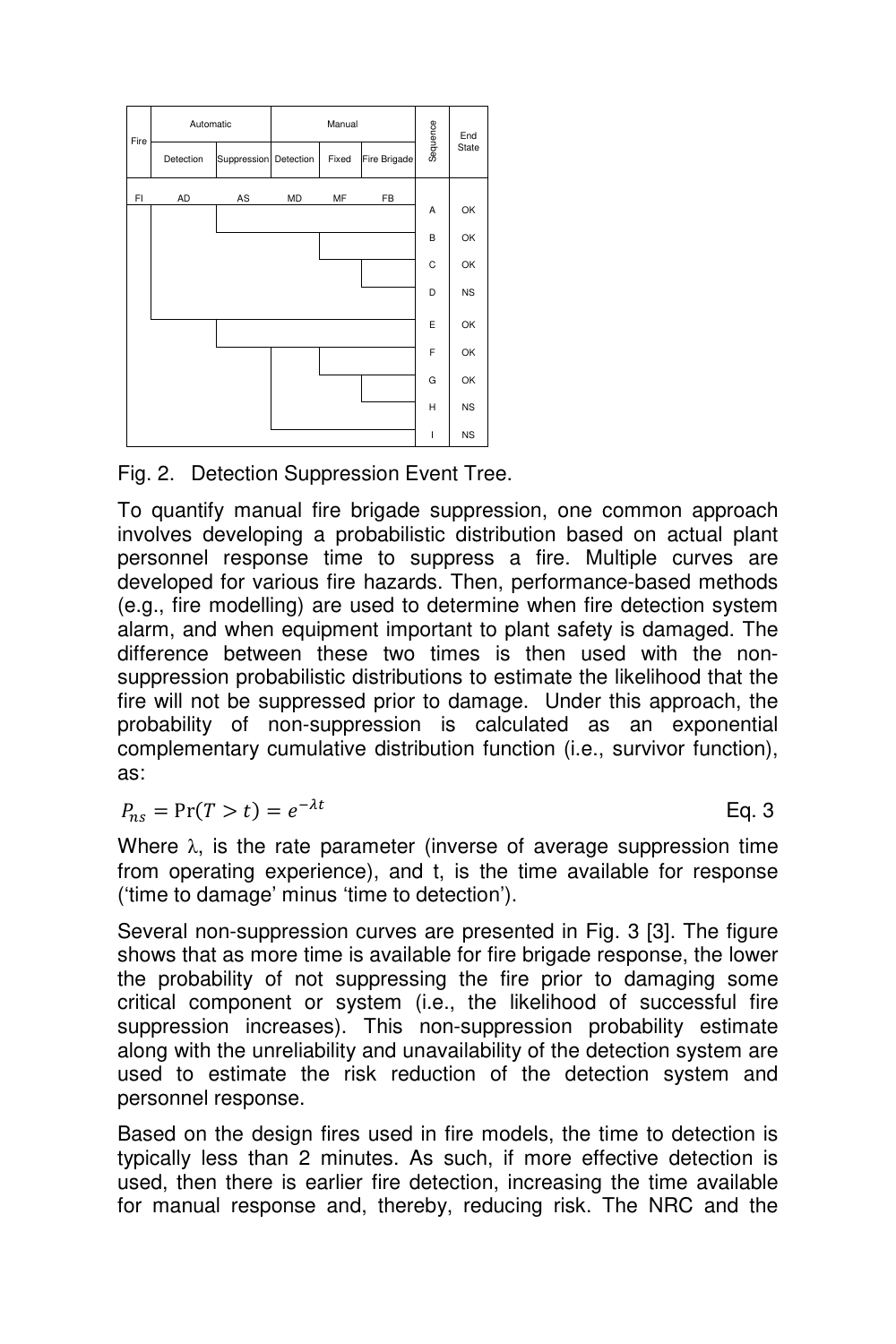National Institute of Standards and Technology (NIST) have completed a confirmatory research program to quantify the risk benefit of using very early warning fire detection (VEWFD) systems to detect fires in their incipient stage [4]. The performance of aspirated smoke detection (ASD) VEWFD systems is quantified in an event tree similar to that shown in Figure 2, but also includes developing numerical estimates for events such as: 1) the fraction of fires which exhibit an incipient stage, 2) evaluating the effectiveness of ASD VEWFD systems, and 3) human reliability responding to an incipient fire stage. The event tree from this study is presented in Fig. 4. The experimental work has shown performance differences among detector technologies responding to aerosols produced from overheated electronic sources (Fig. 5). These results are used to support estimating the effectiveness term in the event tree.



Fig. 3. Selected non-suppression probability distributions.



Fig. 4. Incipient detection event tree for ASD VEWFD installed inside ventilated electrical enclosures [4].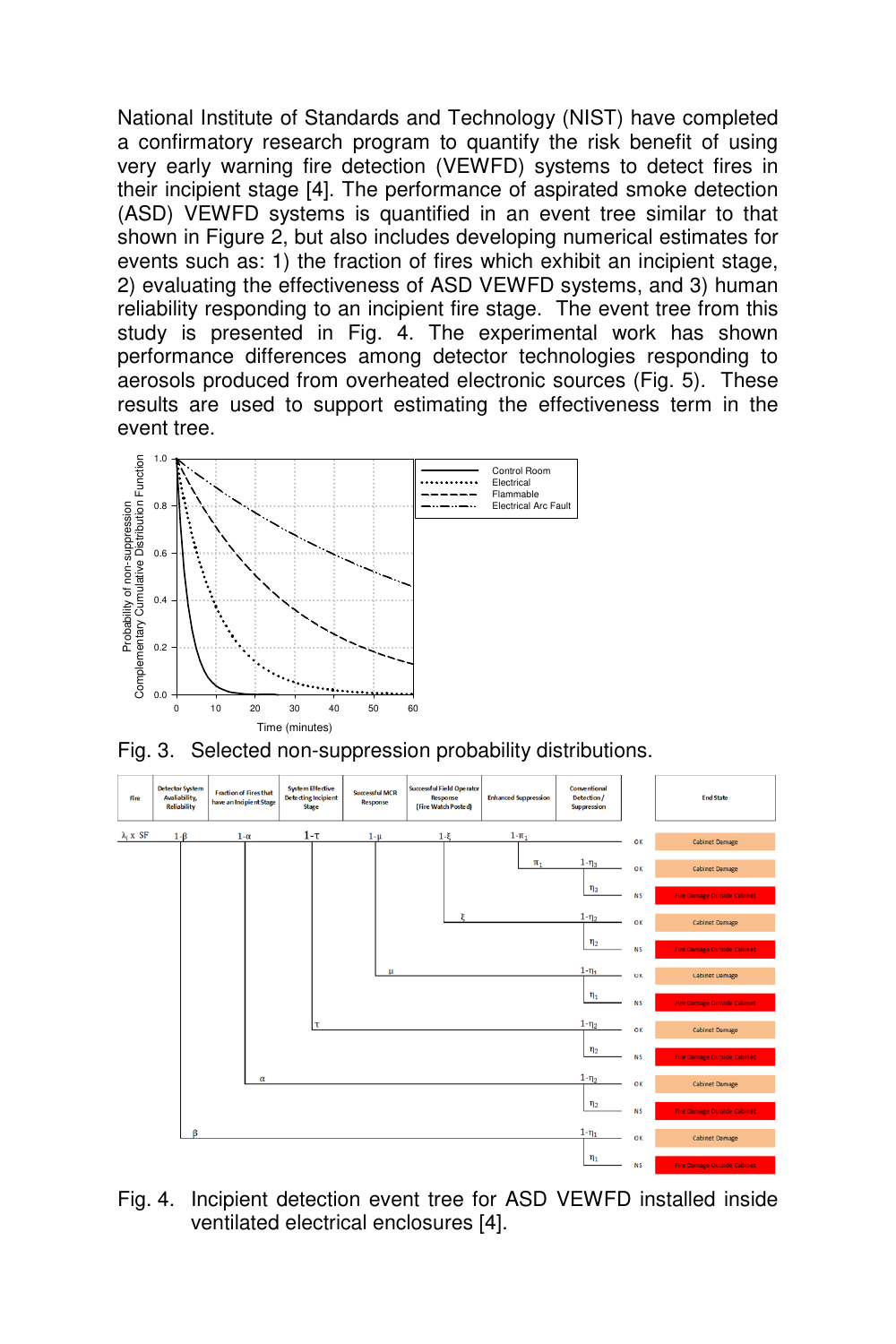The final approach to estimating smoke detection and human performance is intrinsically time-based, but dependent on characterizing detector, human and fire modelling uncertainty. Under this approach distributions of detector response, time to equipment damage and human response (e.g., travel time, suppression timing) are developed. Then simulations using Monte Carlo techniques are performed. The fraction of the resulting distribution less than zero then represents the conditional probability of failure.

Under this approach, the response of the fire brigade member is broken down into several segments, developed into distribution, and then numerically compared to a distribution of likelihood for damage to the equipment important to safety. These simulations are performed several thousand to tens of thousands of times with the result being a distribution representing the likelihood of success (≥0) or failure (<0) of the response. A conceptual illustration of this approach is presented in Fig. 6. The fraction of the distribution below zero, represents the nonsuppression probability. While this approach eliminates some of the short comings of using event trees in a timing analysis, additional data and/or analysis is required to specify the distributions.



Fig. 5. Detector effectiveness in reaching 'alert' threshold during incipient stage by application.



Fig. 6. Conceptual illustration of simulation based nonsuppression probability estimation.